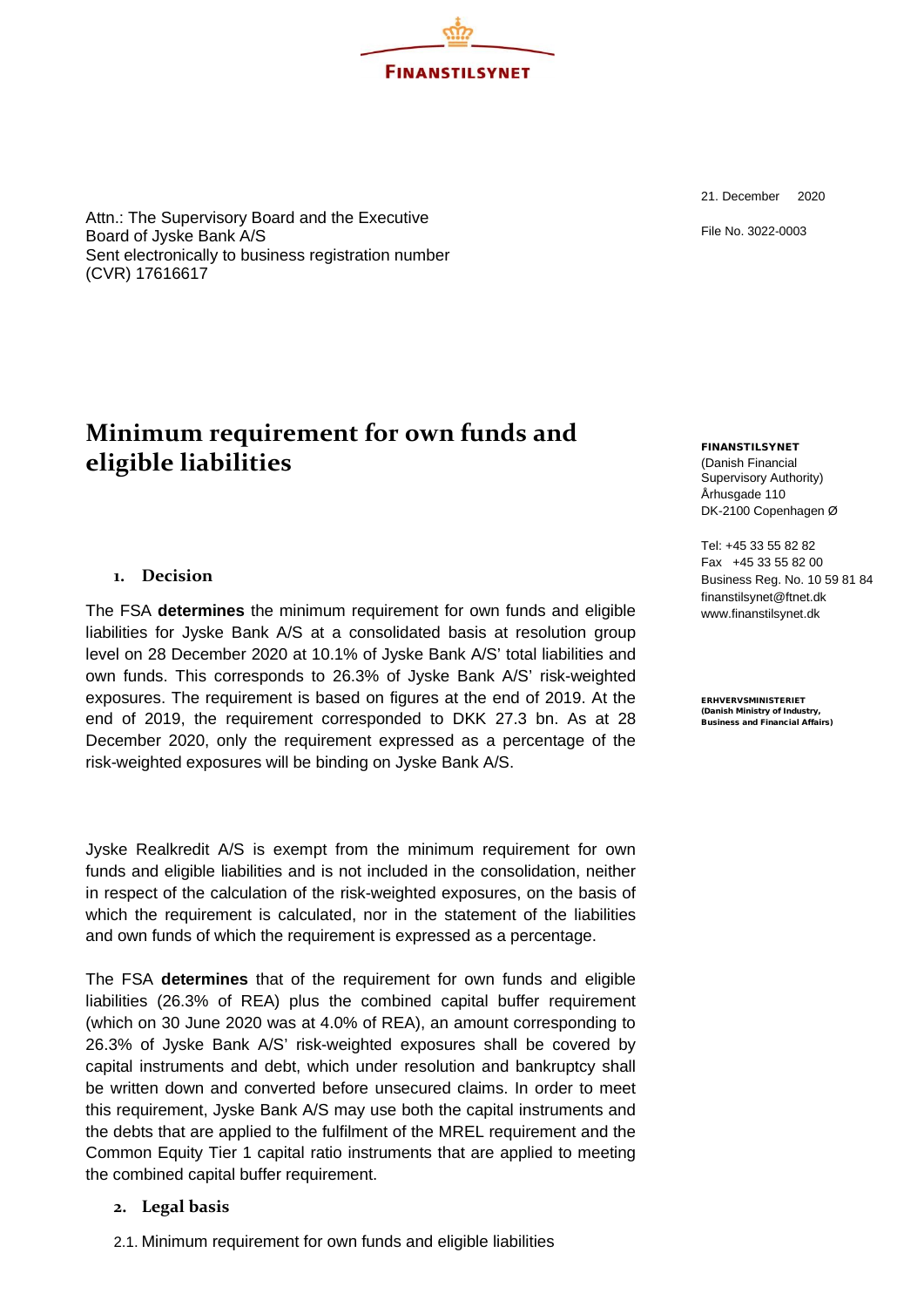#### *Current regulation*

According to S.266(1), paragraph 1 of the Danish Financial Business Act, the FSA determines, after consulting with Finansiel Stabilitet (the Danish resolution authority), the requirement of the size of a financial institution's own funds and eligible liabilities.

The minimum requirement for own funds and eligible liabilities is determined as a percentage of the company's total liabilities and own funds, according to S.266(1), paragraph 3, of the Danish Financial Business Act.

A consolidated requirement is determined for parent companies that are subject to consolidated supervision, according to S.266(3). Mortgage credit institutions are exempt from the requirement, cf. S.266(1) of the Danish Financial Business Act. Mortgage credit institution must instead meet a debt buffer requirement, cf. S.125 of the Danish Financial Business Act. Hence mortgage credit institutions are not subject to the consolidation at the determination of the minimum requirement for own funds and eligible liabilities, cf. S.266(3), paragraph 2, of the Danish Financial Business Act.

The minimum requirement for own funds and eligible liabilities is determined on the basis of the following criteria, cf. s.268(1) of the Danish Financial Business Act.

- 1) The group can be resolved through the use of resolution tools.
- 2) If bail-in is applied, the group has sufficient own funds and eligible liabilities to ensure that the losses can be absorbed and the group's Common Equity Tier 1 capital can be restored to a level at which the undertaking can continue to meet the requirements for a licence, and to sustain sufficient market confidence.
- 3) The group has sufficient own funds and eligible liabilities to ensure that, if certain categories of own funds and eligible liabilities are excluded from bail-in, the losses can be absorbed and an undertaking's Common Equity Tier 1 capital can be restored to a level at which the undertaking can continue to meet the requirements for a licence.
- 4) The group's size, business model, funding model and risk profile
- 5) The extent to which the depositor and investor guarantee scheme can help finance the resolution in accordance with S.2a of the Act on a Depositor and Investor Guarantee Scheme (lov om en indskyder- og investorgarantiordning).
- 6) To which extent the group is in distress, has a negative effect on financial stability, including spillover effects on other financial services companies and/or groups.

The Commission Delegated Regulation (EU) 2016/14501 (the regulation), which specifies the criteria relating to the method applied when determining the minimum requirement of own funds and eligible liabilities, further specifies the criteria stated in S.268(1) of the Danish Financial Business Act.

<sup>1</sup> The Commission Delegated Regulation (EU) 2016/1450 of 23 May 2016 on supplementary rules on the European Parliament's and the Council's regulation 2014/59/EU on regulatory technical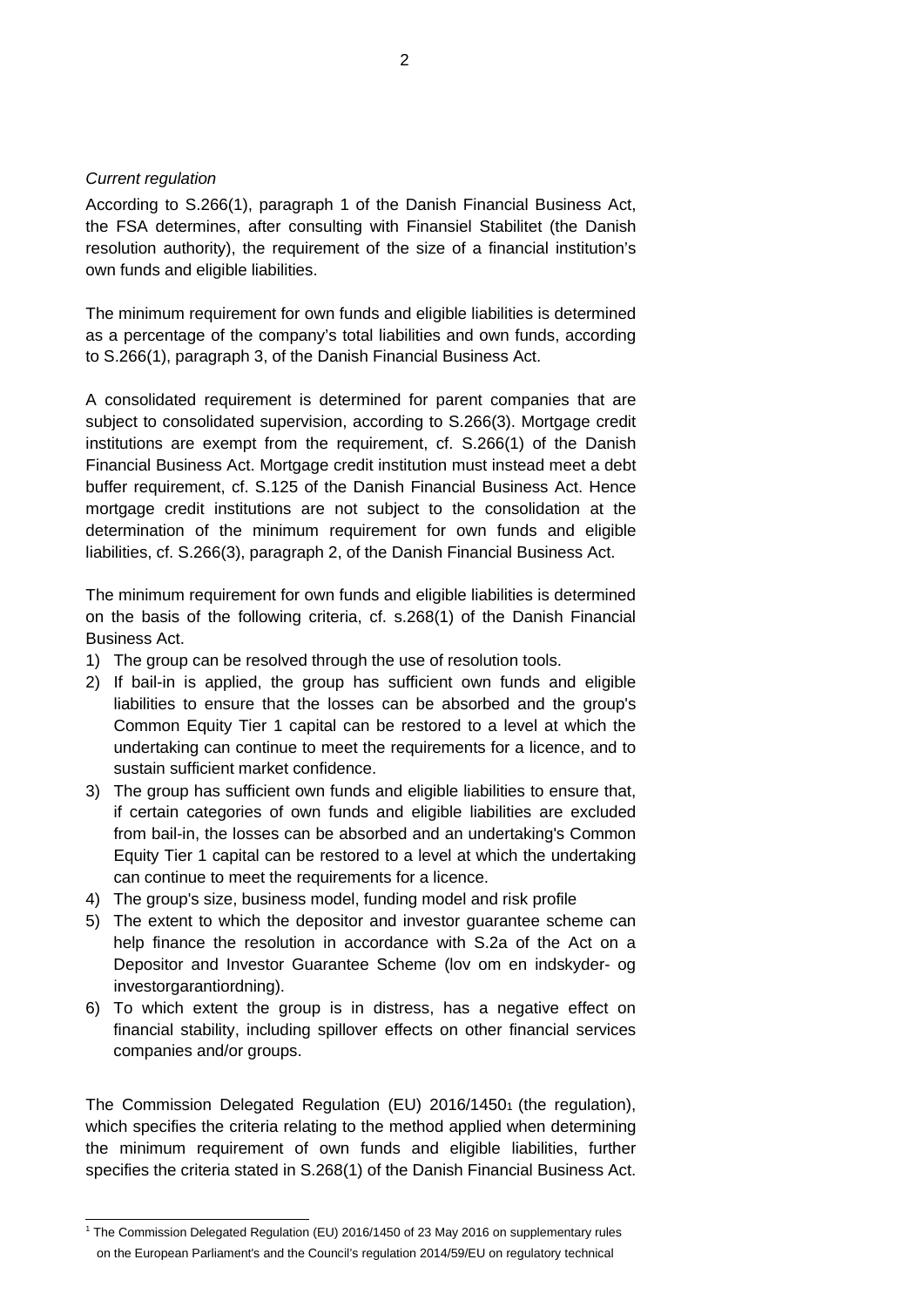The minimum requirement for own funds and eligible liabilities consists of a loss absorption amount, cf. Art.1 of the regulation, and a recapitalisation amount, cf. Art.2 of the regulation with the necessary adjustments as appear from Art.3-6, cf. Art.7(1) of the regulation.

The loss absorption amount is generally determined according to the company's solvency requirement plus the combined capital buffer requirement, cf. Art.1(4) of the regulation.

The recapitalisation amount is determined on the basis of the expected resolution strategy identified in the institution's resolution plan. The recapitalisation amount is generally determined at 0 if the resolution strategy is bankruptcy, cf. Art.2(2) of the regulation. If the resolution strategy is not bankruptcy, the recapitalisation amount is generally determined at the solvency requirement plus capital buffers, cf. Art.2(5)(7) and (8) of the regulation.

The FSA may decide to adjust the loss absorption and the recapitalisation amount upwards as well as downwards, cf. Art.1(5) and Art.2(3) and (9) of the regulation. Moreover, the FSA may make adjustments according to Art. 3-6 of the regulation.

#### *Future regulation*

On 28 December 2020, bills for the amendment of the Danish Financial Business Act, the Danish Act on Restructuring and Resolution of Certain Financial Enterprises and the Danish Capital Market Act and bills for the repeal of the Danish Act on Financial Stability (draft bill) and the executive order on minimum requirement for own funds and eligible liabilities shall take effect. The bill and the executive order will implement part of the European Parliament's and the Council's regulation (EU) 2019/ 879 of 20 May 2019 on the amendment of executive order 2014/59/EU as regards credit institutions' and investment firms' loss absorbing and recapitalisation capacity and of executive order 98/26/EF (BRRD II).

With the coming into force of the executive order on the minimum requirement for own funds and eligible liabilities, the loss absorption amount shall be determined at an amount sufficient to secure that the losses that the company is expected to incur will be absorbed in full, cf. S.3(1), No.1, of the draft for the executive order.

2.2. Requirement for subordination of the minimum requirement for own funds and eligible liabilities.

standards specifying the criteria applicable to the method of determining the minimum requirements of own funds and eligible liabilities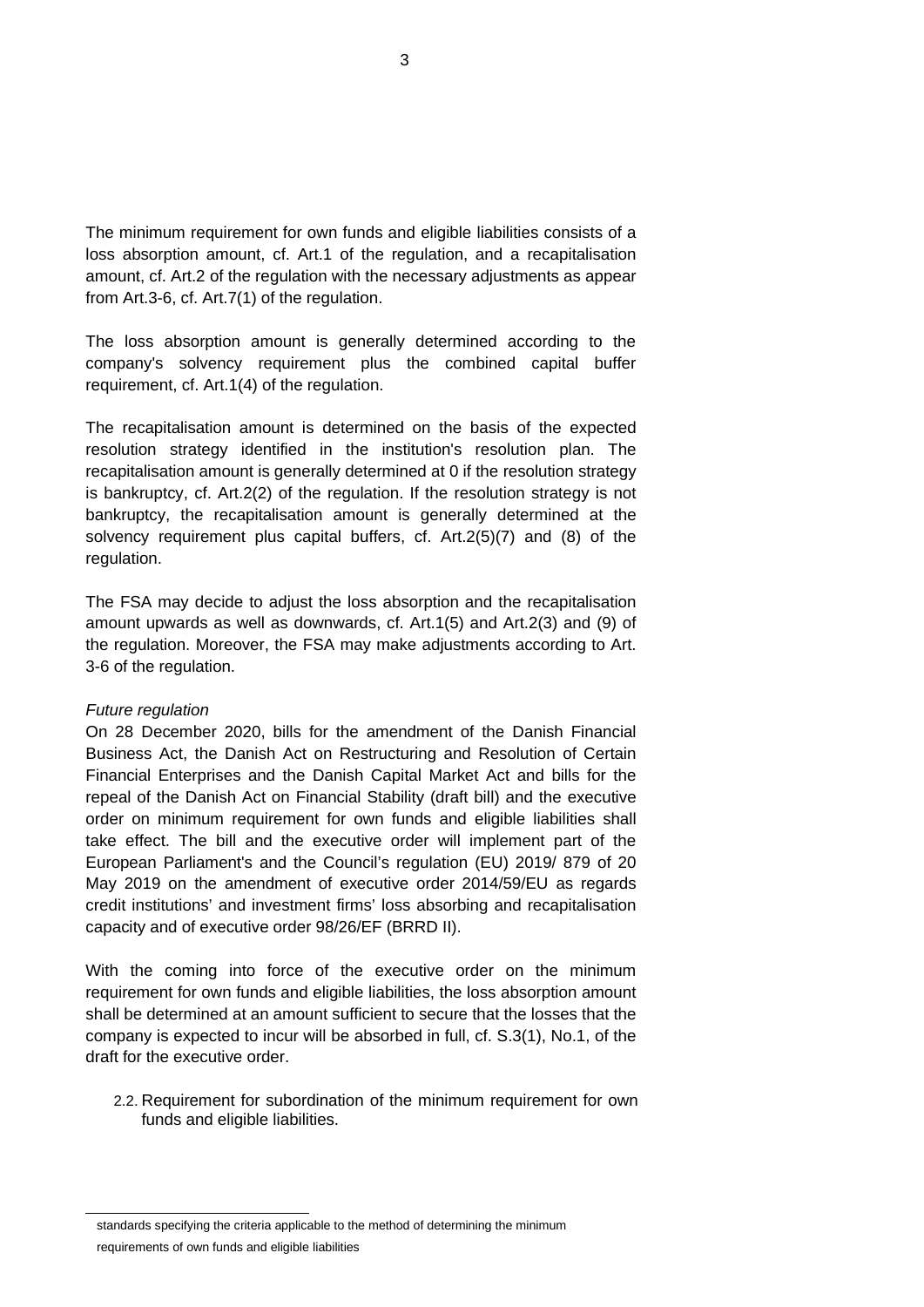#### *Current regulation*

The FSA may require that own funds and eligible liabilities shall in full or in part consist of the liabilities that can be converted, cf. S.268(2), paragraph 2, of the Danish Financial Business Act.

#### *Future regulation*

With the coming into force of the bill, the FSA must after consulting with Finansiel Stabilitet (the Danish resolution authority) determine that a proportion of the minimum requirement for own funds and eligible liabilities shall be fulfilled through own funds, subordinated eligible instruments or liabilities subject to S. 267 a(1), No. 5, (requirement for subordination) for resolution units that are not global systemically important financial institutions (G-SIFIs) and that are included in a resolution group of which total assets are below EUR 100 bn, but which the FSA has assessed will, with a reasonable degree of probability, pose a systematic risk, should they be in distress, cf. the proposed S.267 c(1), cf. S.1, No. 80 of the bill.

However, after consulting with Finansiel Stabilitet, the FSA may determine that the requirement for subordination is to be an amount that as a maximum corresponds to the higher amount of either 8% of the resolution group's total liabilities and own funds or the amount calculated on the basis of the formula stated in appendix 9, No. 3, if one of the following conditions have been met, cf. the proposed S.267 c(4), cf. S.1, No. 80, of the bill.

- 1) The FSA and Finansiel Stabilitet have established material obstacles for resolution, cf. S.262 and S.263, and no remedial measures have been taken in accordance with orders given by the FSA according to S.264(5) by the deadline stipulated, or the established material obstacles cannot be remedied through the orders mentioned in S.264(5) and the determination of the proportion mentioned in (1) according to this stipulation offsets the negative impact of the material obstacle on the possibilities of resolution.
- 2) It is implied in the resolution plan for the resolution unit that the preferred resolution strategy for the resolution unit to a limited extent is feasible and credible, taking into account the size of the resolution unit, the nature, the extent and the complexity of the activities of the resolution unit, the risks entailed with the activities of the resolution unit, the interrelationship, as well as the legal status and shareholding structure of the resolution unit.
- 3) The individual solvency requirement laid down pursuant to S.124(3) or individual solvency requirements laid down pursuant to S.124(2) reflect that the resolution unit is among the 20% most risky companies for which the FSA determines a minimum requirement for own funds and eligible liabilities.
	- 2.3. Resolution plan and interest of the general public

According to S.259 and S.260, the FSA shall prepare, adopt and maintain a resolution plan.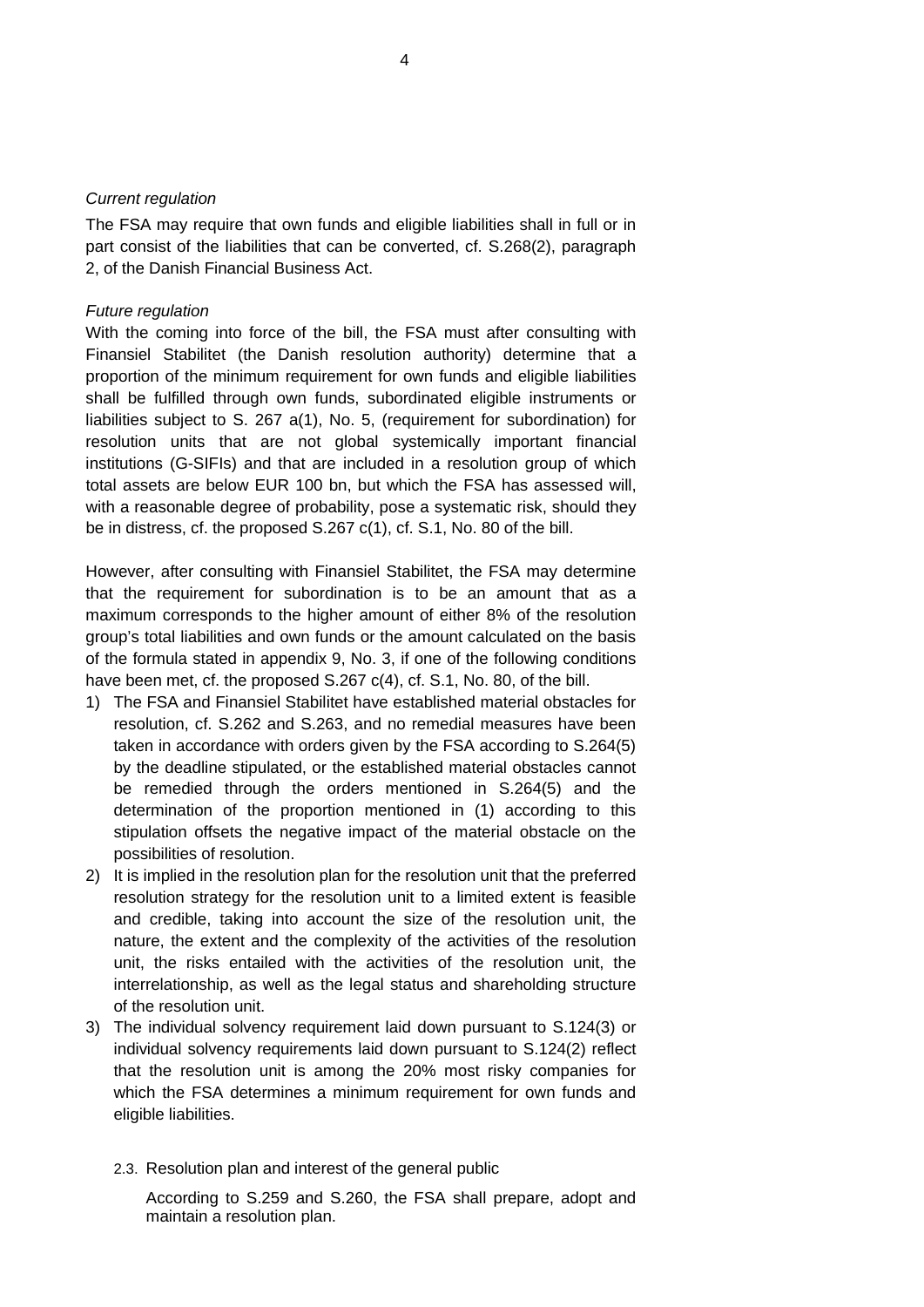The resolution plan assesses whether the interest of the general public necessitates implementation of resolution measures, as this is a precondition for restructuring or resolution, cf. S.4(1), No.3, of the Danish Act on Restructuring and Resolution of Certain Financial Enterprises.

According to S.5 of the Act on Restructuring and Resolution of Certain Financial Enterprises, the interest of the public includes the following:

- 1) to ensure the continuity of critical functions, the discontinuance of which is likely to lead to the disruption of services that are essential to the real economy or likely to disrupt financial stability;
- 2) to avoid a significant adverse effect on the financial stability, in particular by preventing contagion, including to market infrastructures, and by maintaining market discipline;
- 3) to protect public funds by minimising reliance on extraordinary public financial support;
- 4) to protect depositors and investors covered by the Act on a Depositor and Investor Guarantee Scheme;
- 5) to protect client funds and client assets.

Moreover, it is a condition that the resolution objectives in question cannot be met to the same extent in the event of bankruptcy proceedings, cf. the comments to S.4(1), No. 3, of the Danish Act on Restructuring and Resolution of Certain Financial Enterprises.

## **3. The assessment of the FSA**

The FSA determines the minimum requirement for own funds and eligible liabilities, cf. S.266 of the Danish Financial Business Act, on the basis of the criteria laid down in S.268(1) of the Danish Financial Business Act and the resolution plan for *Jyske Bank A/S*.

## 3.1. The resolution plan

## *Interest of the public*

Jyske Bank A/S has as a consolidated company been appointed a systemically important financial institution, and also the group has critical functions that must be continued during a situation of resolution.

Therefore the resolution plan assesses that, if it is necessary in the interest of the public, one or more resolution measures must be initiated if the group is in distress, cf. S.4(1), No. 3 of the Danish Act on Restructuring and Resolution of Certain Financial Enterprises.

## *Resolution strategy*

The resolution strategy is that of a single-point-of-entry, where the group is seen as one unit in the event of resolution. The point of departure is that *Jyske Bank A/S* will remain in the market and be re-established as a viable enterprise.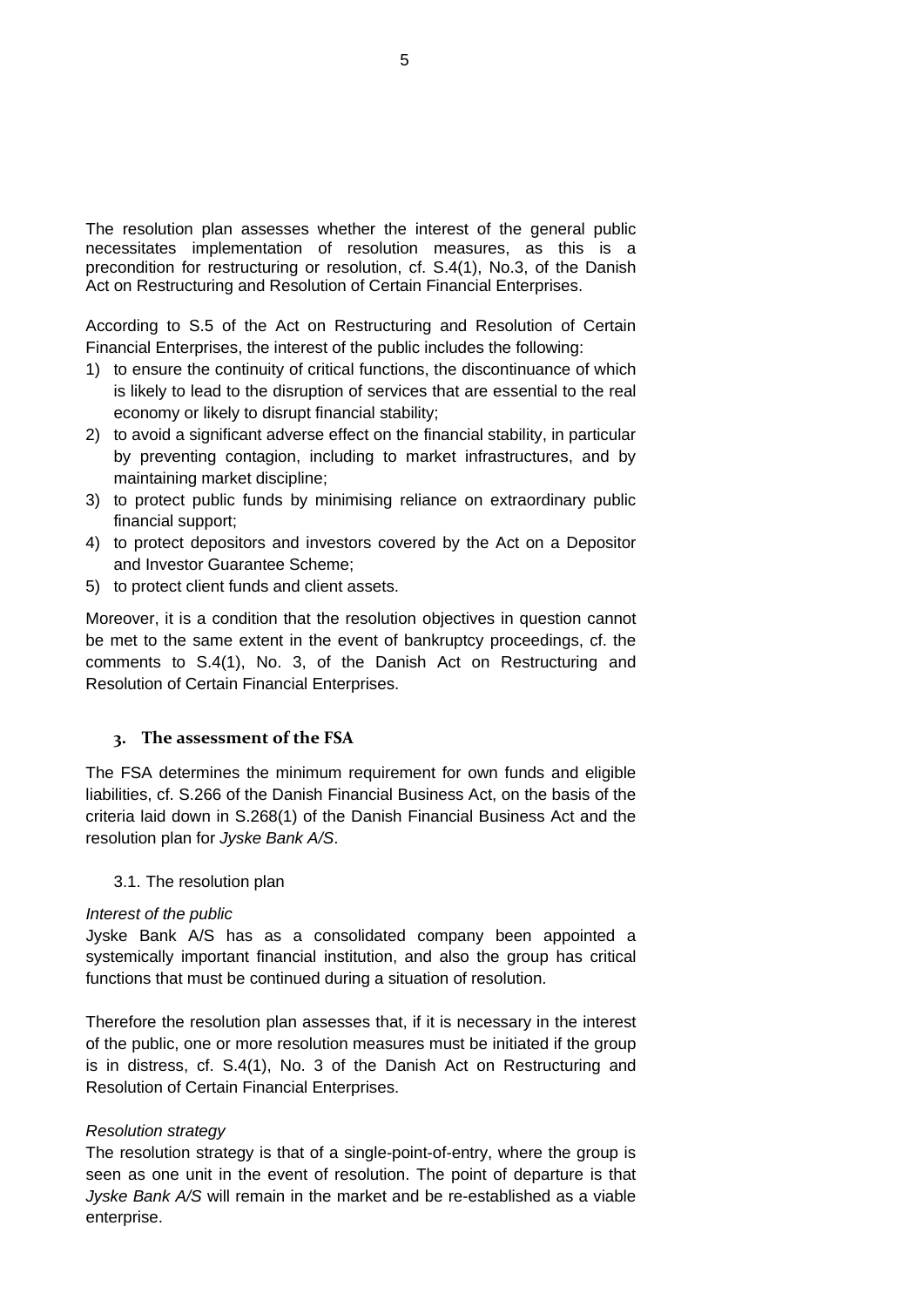This will be ensured through recapitalisation of the group at a consolidated level through write-downs and conversion of the claims of creditors.

#### 3.2.Minimum requirement for own funds and eligible liabilities

The minimum requirement for own funds and eligible liabilities will be determined as a loss absorption amount, cf. Art. 1 of the regulation, and a recapitalisation amount, cf. Art. 2 of the regulation.

#### *Loss absorption amount*

With the coming into force of the bill, the minimum requirement for own funds and eligible liabilities and the combined capital buffer requirement will have to be met as two separate requirements, as Common Equity Tier 1 capital, which is applied to meet the combined capital buffer requirement cannot at the same time be applied to meet the minimum requirement for own funds and eligible liabilities.

The FSA assesses that, for Jyske Bank A/S, the loss absorption amount is to be determined according to the solvency requirement.

#### *Recapitalisation amount*

The point of departure is that the group will be re-established as a viable enterprise by Finansiel Stabilitet, cf. section 3.1. Therefore, the FSA assesses that, for Jyske Bank A/S, the recapitalisation amount is to be determined according the solvency requirement plus the combined capital buffer requirement except for the countercyclical buffer.

*Determination of minimum requirement for own funds and eligible liabilities* Hence the FSA assesses that the minimum requirement for own funds and eligible liabilities must be twice the solvency requirement plus one time the combined capital buffer requirement except for the countercyclical buffer (loss absorption and recapitalisation).

The FSA assesses that the minimum requirement for own funds and eligible liabilities for Jyske Bank A/S at a consolidated basis at resolution group level on 28 December 2020 shall be determined at 10.1% of Jyske Bank A/S' total liabilities and own funds. This corresponds to 26.3% of Jyske Bank A/S' risk-weighted exposures. The requirement is based on figures at the end of 2019. At the end of 2019, the requirement corresponded to DKK 27.3 bn.

As at 28 December 2020, only the requirement expressed as a percentage of the risk-weighted exposures will be binding on Jyske Bank A/S.

As mortgage credit institutions are exempt from the minimum requirement for own funds and eligible liabilities, Jyske Realkredit A/S is not included in the consolidation on which the consolidated requirement for Jyske Bank A/S is based, according to S.266 (3), paragraph 2, of the Danish Financial Business Act.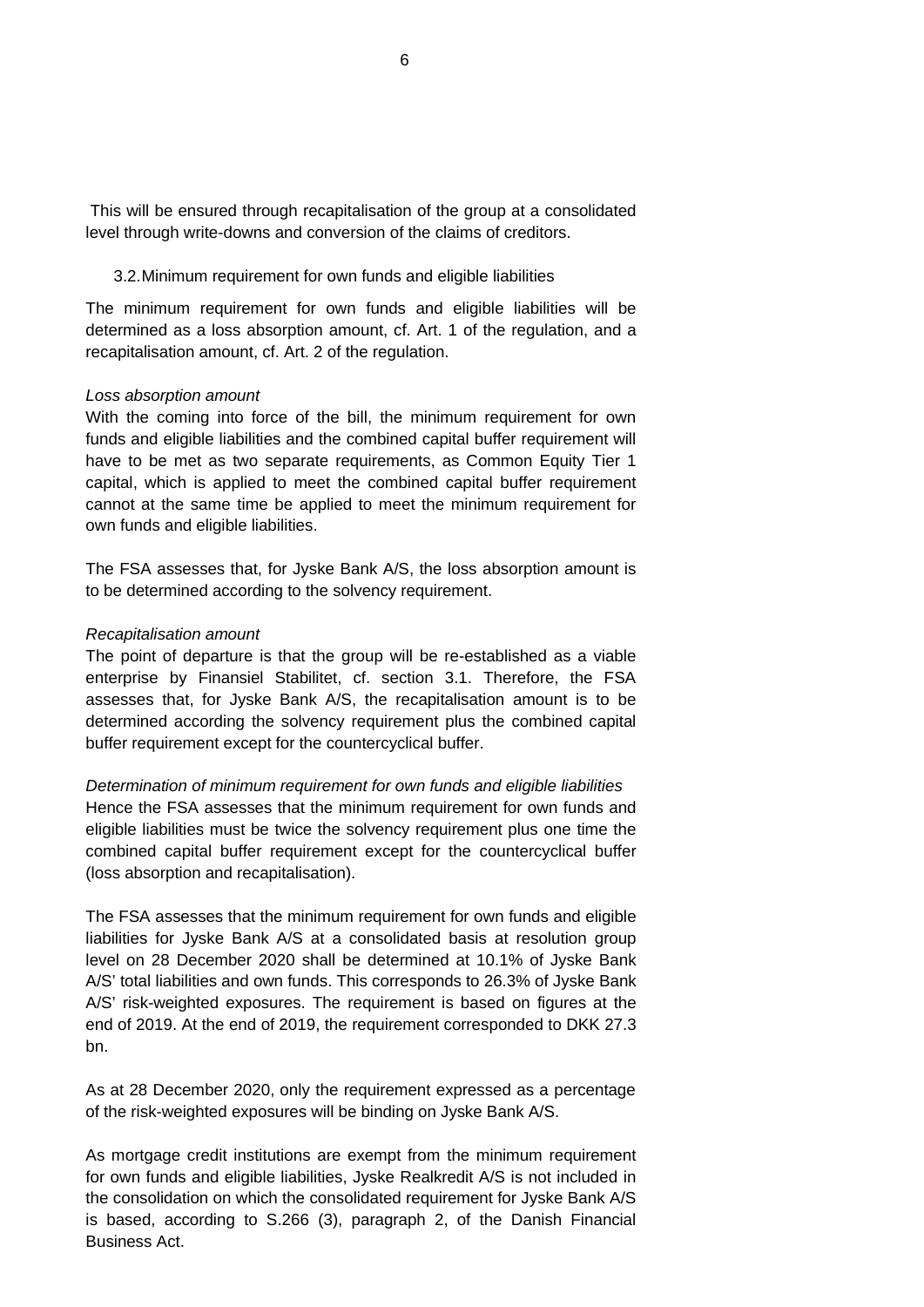3.3.Requirement for subordination of the minimum requirement for own funds and eligible liabilities.

The bill implies that, after consulting with Finansiel Stabilitet, the FSA must determine a subordination requirement for Jyske Bank A/S, cf. the proposed S. 267 c(1), No. 2, cf. the S.1, No. 80 of the bill.

The FSA may, as a maximum, determine the requirement for subordination to be the higher amount of either 8% of the group's total liabilities and own funds or twice the solvency requirement plus one time the combined capital buffer requirement, cf. the proposed S.267 c(4), cf. S.1, No. 80, of the bill. The subordination requirement includes both the minimum requirement for own funds and eligible liabilities and the combined capital buffer requirement, which according to the bill and the executive order on requirements for own funds and eligible liabilities must be fulfilled as a separate requirement.

The FSA **determines** that of the requirement for own funds and eligible liabilities (26.3% of REA) plus the combined capital buffer requirement (which on 30 June 2020 was at 4.0% of REA), an amount corresponding to 26.3% of Jyske Bank A/S' risk-weighted exposures shall be covered by capital instruments and debt, which under resolution and bankruptcy shall be written down and converted before unsecured claims. In order to meet this requirement, Jyske Bank A/S may use both the capital instruments and the debts that are applied to meet the MREL requirement and the Common Equity Tier 1 capital ratio instruments that are applied to meet the combined capital buffer requirement.

This will ensure that, due to the decision, Jyske Bank A/S will as of the 28 December 2020 not be bound by a higher subordination requirement than the one that, as a maximum, can apply according to the regulation in force as of 28 December 2020.

# **4. Consultation**

On 23 November 2020, Jyske Bank A/S was consulted regarding the decision and was given a deadline until 9 December 2020.

## **5. Complaints**

The decision of the FSA can, no later than four weeks after receipt, be brought before the Danish Commerce and Companies Appeal Board, cf. S.372(1) of the Danish Financial Business Act. The complaint must be sent by e-mail to [ean@naevneneshus.dk](mailto:ean@naevneneshus.dk) or by post to Erhvervsankenævnets sekretariat, Toldboden 2, 8800 Viborg.